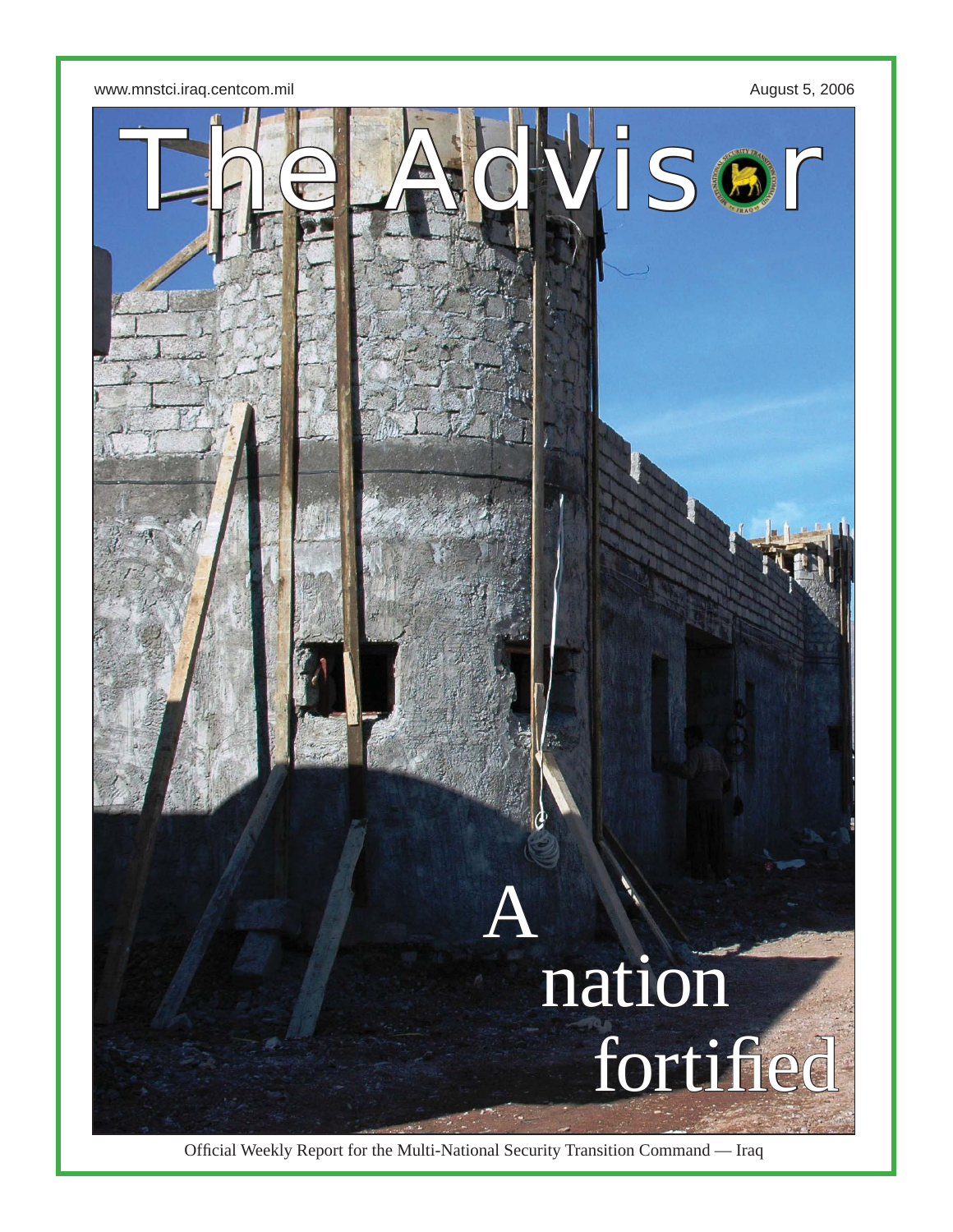THE ADVISOR



**Commanding General** U.S. Army Lt. Gen. Martin E. Dempsey

> **Command Sergeant Major** U.S. Marine Corps Sgt. Maj. Daniel Burs

**Public Affairs Officer** U.S. Army Lt. Col. Michael Negard

**Deputy Public Affairs Officer** U.S. Army Maj. Gerald Ostlund

**Public Affairs NCOIC** U.S. Army Sgt. 1st Class Ronda Jordan

**Editor** U.S. Army Sgt. 1st Class Rick Brown

#### **Journalists** U.S. Navy Journalist 2nd Class John J. Pistone

U.S. Air Force Staff Sgt. Lucia Newman

#### **CPATT Public Affairs Offi cer** Ann Bertucci

**The Advisor** is an authorized publication for members of the U.S. Defense Department and multinational partners.

*Contents of this paper are not necessarily the offi cial views of the U.S. government or multinational partners of the U.S. Department of Defense. The editorial content of this publication is the responsibility of the Multi-National Security*  **Transition Command — Iraq Public Affairs Office.** 

**Some faces of Iraqi soldiers and police have been altered to protect their identities.**

Direct questions and comments to: pao@mnstci.iraq.centcom.mil MNSTC-I PAO APO AE 09316 DSN: 318-852-1334

To subscribe to **The Advisor**, visit us online at: www.mnstci.iraq.centcom.mil/advisor.html

### **ON THE COVER**

**The Sulaminiyah province is the last province in Iraq to complete the \$161 million border fort construction project funded by Coalition forces.** 

# **Leaders say vigilance critical for success in Iraq, around world**

**By Donna Miles** American Forces Press Service

**WASHINGTON** — On Aug. 3 the commander of U.S. forces in the Middle East told Congress he's "rarely seen it so unsettled or so volatile" and urged continued regional and coalition pressure to confront problems before they escalate further.

U.S. Army Gen. John Abizaid, commander of U.S. Central Command, joined Defense Secretary Donald H. Rumsfeld and U.S. Marine Gen. Peter Pace, chairman of the Joint Chiefs of Staff, in testifying before the Senate Armed Services Committee.

 The leaders expressed concern about growing sectarian violence in Iraq, particularly in Baghdad. Abizaid called the violence "as bad as I've seen it" and warned that if it's not brought under control, "Iraq could move toward civil war."

 U.S. and Iraqi forces recently increased their presence in Baghdad to help quell this violence, and Abizaid expressed confidence that it's possible to prevent Iraq from slipping into civil war.

But preventing that from happening is ultimately up to the Iraqis, not U.S. troops, Pace told the committee. "Shiite and Sunni are going to have to love their children more than they hate each other," he said. "The weight of that must be on the Iraqi people and the Iraqi government."

"It is a decisive time in Baghdad, and it requires decisive Iraqi action with our clear support," Abizaid agreed. "Despite the many challenges, progress does continue to be made in Iraq, and I am confident there are still many more people in

Iraq trying to hold that country together than there are trying to tear it apart."

The leaders expressed confidence in Iraq's new government and progress in the country's security forces, but they emphasized that continued success depends on ongoing U.S. support.

 "Terrorists recognize what's at stake in Iraq and are waging a psychological war of attrition -- planning attacks to gain the maximum media coverage and the maximum public outcry," Rumsfeld told the committee.

 "They want us to think about what will happen if our forces stay in Iraq, as opposed to the consequences if our forces were to leave prematurely. They want us to be divided, because they know that when we are united, they lose," he said.

 By leaving Iraq prematurely, the U.S. would send a clear message to terrorists, emboldening them as they spread militant ideology, he said.

 "We can persevere in Iraq, or we can withdraw prematurely, until they force us to make a stand near home," Rumsfeld said. "But make no mistake: They are not going to give up, whether we acquiesce to their immediate demands or not."

 Although the hearing focused on Iraq, Abizaid urged the committee to recognize Iraq as "only one part of a broader regional struggle under way." That struggle, between moderates and extremists, "remains a serious danger to global peace and stability," he said.

 Resolving underlying problems will take considerable time and effort, Abizaid said, but ignoring them "will further encourage extremism and could eventually lead to a broader, even more dangerous conflict."

*"Despite the many challenges, progress does continue to be made in Iraq, and I am confident there are still many more people in Iraq trying to hold that country together than there are trying to tear it apart."* **U.S. Army Gen. John Abizaid,**

**Commander, U.S. Central Command**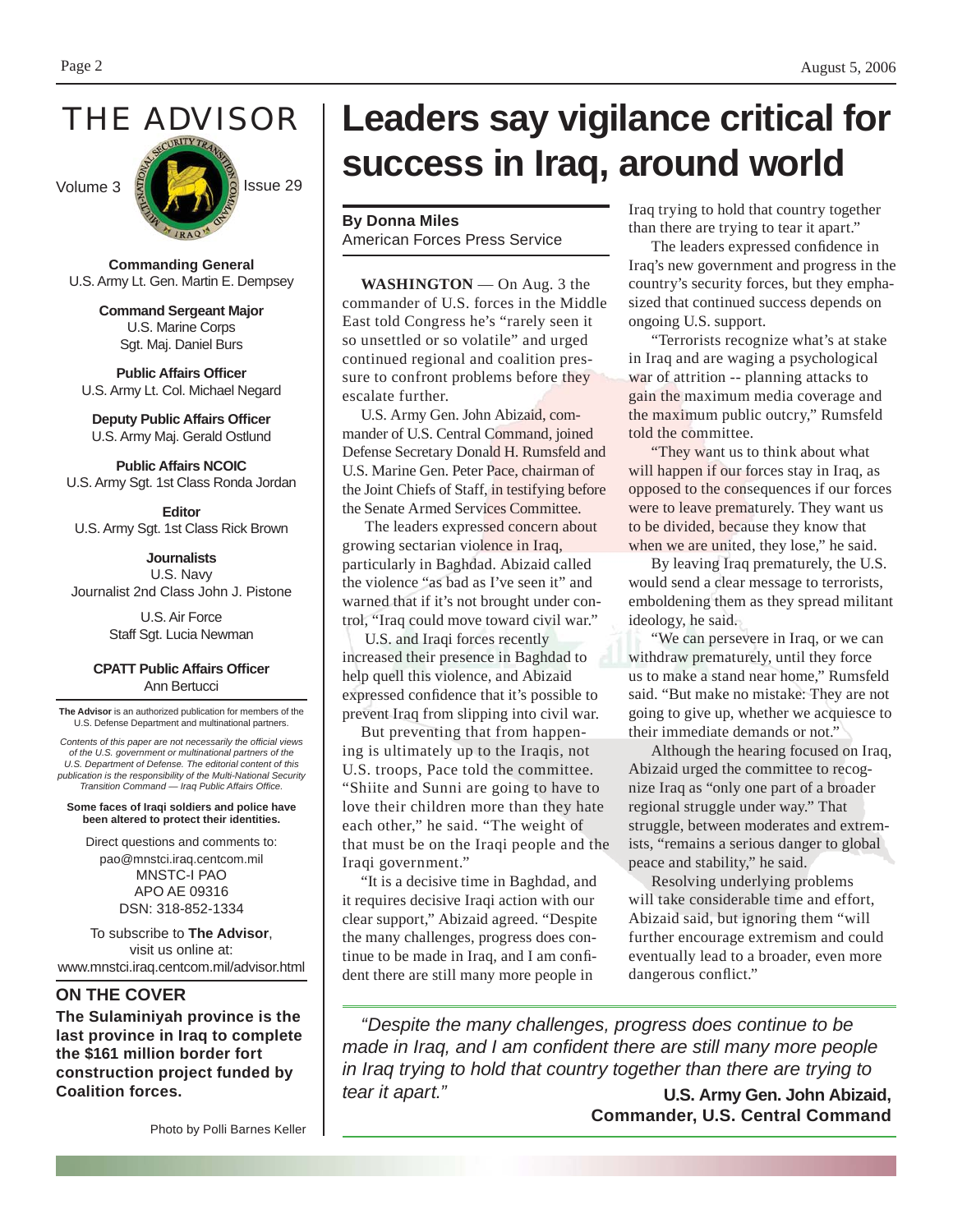## **Iraqi builds up defenses, border forts upgraded**

**By U.S. Air Force Staff Sgt Lucia Newman** MNSTC-I Public Affairs

**BAGHDAD, Iraq** — Iraqi forces believe that in order to secure what's on the inside, you have to secure what's on the outside.

Iraq's border forts have been constructed to do just that. According to the Department of Border Enforcement, the forts are in place to deter, disrupt and interdict cross-border movement of contraband, illegal aliens and insurgent support.

U.S. Army Lt. Col. Theodore Price, Civilian Police Assistance Training Team chief of the DBE, said the forts are used as Iraq's first layer of defense in support of the nation's fight against terrorism.

"They are used as a means of preventing foriegn fighters and smugglers from entering or leaving the country," Price said.

Since June 2004, the Coalition has funded 258 border forts throughout nine Iraqi provinces, according to U.S. Air Force Capt. Tara DeVaugh, DBE program manager. The first three forts were built in Al Anbar.

To date, 255 border forts have been completed in the provinces of As Sulaymaniah, Diyala, Wasit, Maysan, Basrah, Al Muthanna, An Najaf, Al Anbar and Ninawa.

By September, an additional three forts located within As Sulaymania and Al Anbar provinces will complete the \$161 million project. "These specific areas were selected by the Iraqi government and Coalition leaders as the best tactical and strategic locations of each border fort," explained Price.

Construction of the forts also comes with many challenges – security and health concerns are contributing factors to slowing down the building process.

"Workers are often threatened by local tribes," said Price. "Security must then be provided to the contractors, which adds about 1/3 to the cost of the contract. Finally, water for the construc-



Courtesy photo

**The Mashan border, in Sulaminiyah, Iraq, was completed in February 2006. By the end of September, 258 border forts will be built throughout nine Iraqi provinces. Iraq's border forts are used as logistical and administrative hubs for Iraqi patrol agents.** 

tion is very scarce, especial in the western region of the country, which leaves the contractor to either bring in water or dig wells."

Although the challenges have slowed the process, they have not stopped it. U.S. Army Lt. Gen. Martin E. Dempsey, MNSTC-I commanding general, said the new Iraqi government has gotten serious about establishing policies and practices at the legal border crossings to make sure they aren't points of ingress for illegal entries.

"Iraqi forces will have responsibility for 3,161 kilometers of Iraq's borders," said Dempsey. "However, it's a tiered approach that the Iraqi government has chosen to take; border police on the perimeter backed up by the Iraqi Army, backed up by the Coalition."

According to Price, border forts are also used as logistical and administrative hubs for Iraqi patrol agents.

"A fort is similar to a small forward operating base. It can act as the headquarters for a unit, providing complete life support for those who use it as lodging," Price said.

Each fort has billeting space for guards and leadership, DeVaugh said. The forts also include shower and bath facilities: office and administration areas; a kitchen; an armory; and built-in force protection and observation posts. To keep everything running in the remote locations, each border fort has its own 50 kVA generator with another 50 kVA generator as a backup.

"Border police complete multiple week rotations at a time and the forts are designed to house several guards at any given time to allow for overlap," Devaugh said.

In addition, prior to Coalition involvement, ports of entry reported independently to the Iraqi senior leadership. Operations and procedures were informal and varied depending on leadership, topography, size and function of the facility.

### **See FORTS, Page 4**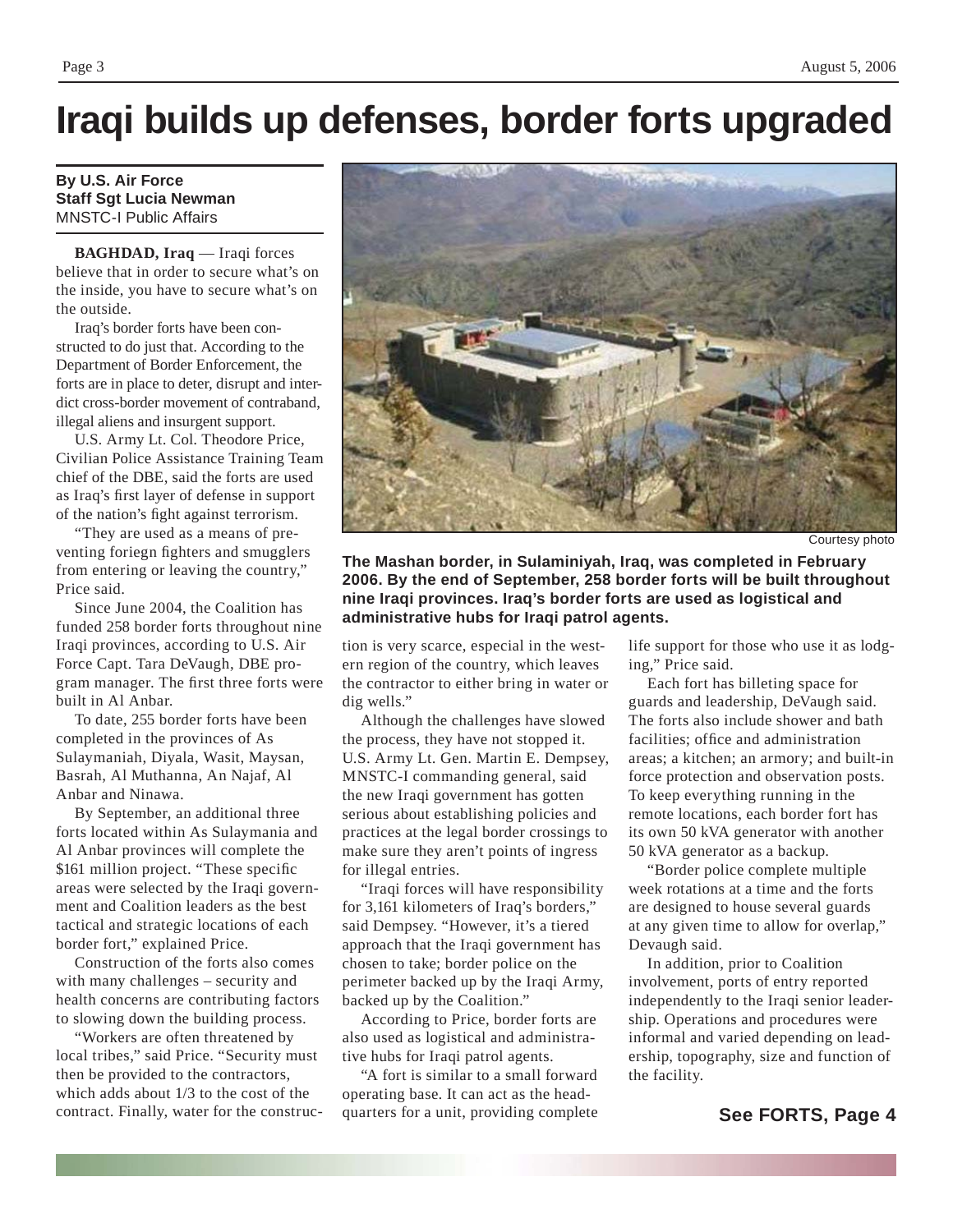# **70 border patrol offi cers graduate academy**

#### **By U.S. Air Force Staff Sgt Lucia Newman** MNSTC-I Public Affairs

**ZAKHO, Iraq** — There are currently 25,951 border police assigned to border forts throughout Iraq. The newest of these graduated the Border Enforcement Advanced Course in Zakho, July 27.

Seventy students completed nine-weeks of tactical, operations and field training. Course work included instruction in technical and non-technical inspections, evidence processing, anti-smuggling techniques, ethics and various supervisory and support staff skills. Of the 70 students, 10 students placed in the top of their class and were selected as honor graduates

Iraqi police officer Lt. Adam, one of the honor graduates, was a soldier in the Kurdish military before he decided to become an Iraqi Border Patrol Officer. "We were trained on all aspects of military science," Adam said through an interpreter. "I believe this has fully prepared us to fulfill our mission to defend our nation and our people."

He said his transition from the Kurdish military to Border Patrol Office was based on his belief in their new liberated society.

"Our main objective is protecting our borders, which allows us to make our country safer for our families to enjoy our customs," he said.

Adam said he will be assigned as a border fort commanding officer and will be responsible for approximately 30 officers and the operations of that fort.

"Those of us who are defending the forts will face many challenges," Adam said. "We are the first line of defense for stopping terrorists, drug traffickers and smugglers at the borders of Iraq."

"During Saddam's regime, the borders were used for harboring illegal activities, and now we are responsible to change that," he said. "But our challenges are just that – challenges, not obstacles. Our leaders have trained and prepared us to defend our borders and we don't see any present or future challenges as obstacles."

Adam explained that many of the attacks on the Iraqi people



Photo by U.S. Air Force Staff Sgt. Lucia Newman

**Iraqi police offi cer Lt. Adam accepts a graduation gift from U.S. Army Lt. Col. Ed Carter, senior coalition advisor for the Iraqi Military Academy Zakho; and an Iraqi Military Academy Zakho instructor, for placing in the top percent of the graduating class.** 

are from illegal immigrants getting through the borders; so it starts with stopping potential crimes at the borders.

"Our borders need to be protected at all costs," Adam said. "Our leaders need to continue working closely with Coalition forces to completely man the borders. We got a lot of training from our friends (the Coalition), and working as a team will ensure our first line of defense is intact."

Adam has spent more than 30 years in the Kurdish community and more than five of those in the military. But he says he is not biased to Kurdistan. He is ready to move wherever he is called to. "It doesn't matter where you are in Iraq, or whether you're Kurdish, Christian or Muslim. We (Iraqi forces) will defend all of Iraq," Adam said. "All (Iraqi provinces and people) are the same and we are pleased to defend our country."

## *Border construction projects cover 9 Iraqi provinces*

### **From FORTS, Page 3**

Today each port of entry is under multi-ministerial control, with various responsibilities, procedures and separate reporting chains.

"Control of the border forces has always been under the MOI," said Army Maj. John Mulhall, Civilian Police

Assistance Training Team DBE action officer. "The Coalition is assisting in the development of a more effective force that will work in partnership with other MOI forces."

According to Mulhall, Coalition forces are supporting the Iraqi Police at many of the border forts. The goal is to build MOI capacity for self sustainment and Iraqi

lead of ports of entry and DBE operations.

"The Department of Border Enforcement has an outstanding command structure with great leadership," Price said. "I am confident that within the course of another six months they will be able to achieve Iraqi self control of the borders with little or no support needed from the Coalition forces."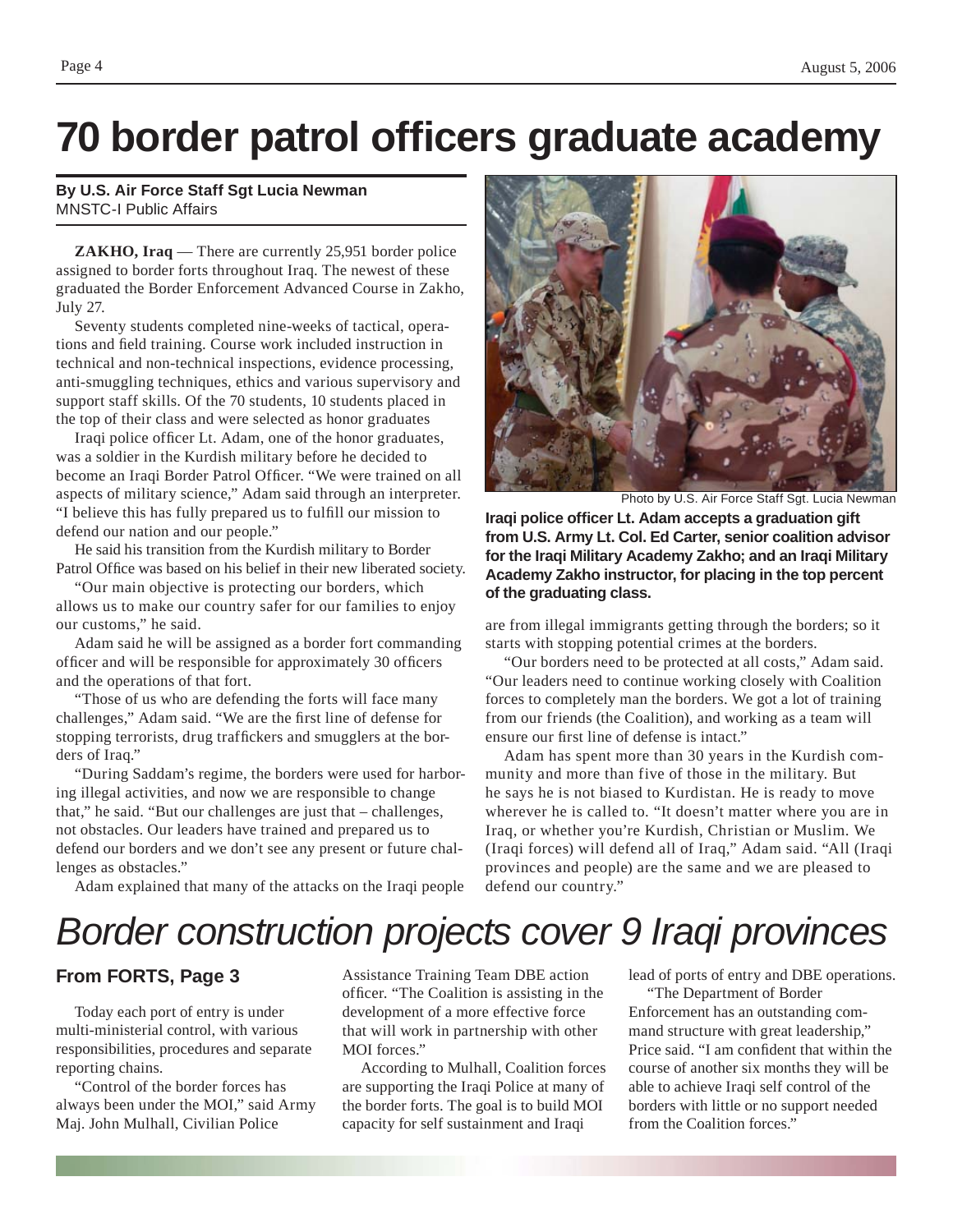### **Iraqi Army takes the lead in training future soldiers**

#### **By U.S. Army Spc. Linsay Burnett** 1st BCT Public Affairs Office

**HAWIJAH**, **Iraq** — One of the primary missions for Coalition forces stationed in Iraq is the training of the Iraqi Security Forces. Coalition advisors say the development of a disciplined and commanding force is essential for protecting the reconstruction process and ensuring stability throughout the country.

 As Coalition forces develop plans for withdrawal from the country, advisors believe it is essential that they ensure provisions are in place to continue this training. Throughout the country, platoons of highly skilled Iraqi Army soldiers are assuming responsibility for the training of their country's soldiers.

One such program recently wrapped up operations near the town of Hawijah.

 Soldiers from the 24th Scout Platoon, 2nd Brigade, 4th Iraqi Army Division, conducted a three-week training course that covered an array of topics including weapons maintenance, basic rifle marksmanship, reflexive fire training, basic infantry skills and urban combat tactics.



**A soldier from the 24th Scout Plt., 2nd Brigade, 4th Iraqi Army makes sure a soldier has the proper stance during a reflexive firing exercise as part of a three-week training course heart of a three week training sourse** and techniques necessary to effectively **See INSTRUCTORS, Page 7** 



Photos by U.S. Army Spc. Linsay Burnett

**Soldiers from the 2nd Brigade, 4th Iraqi Army Division, and an instructor from the 24th Scout Plt., 2nd Brigade, 4th Iraqi Army Division, collect targets following a day on the fi ring range as part of a three-week training course held near the town of Hawijah. The course concluded Aug 2.**

The final test of their training was the execution of a series of raids in the Hawijah District.

With arms swinging to a 90 degree angle in front of them, soldiers from the 2nd Brigade, 4th Iraqi Army Division high stepped in time up the dusty road to the range. Following the range briefing, soldiers lined up to receive magazines and earplugs.

Magazines in hand, the enthusiastic students lined up facing their paper targets. Lying down in the prone position, they waited for the commands of the range master. As the students engaged their targets instructors watched carefully and provided on-the-spot corrections. When the firing had stopped instructors made their way down range to inspect the targets. They identified shot groupings and made minor adjustments on the various weapons to tighten up the students' accuracy. The shot groupings became more precise and consistent and the students progressively received passing marks and then moved off the range.

In the "reflexive" fire drill Iraqi Army 1st Sgt. Dani demonstrated the proper posture and techniques necessary to effectively

execute this drill.

The students lined up on the 50m mark, faced their inanimate adversaries and loaded their magazines. *"Haya! Arme!"* "Ready! Fire," yelled Muhammed, one of the instructors, with commanding vibrancy. The students responded by firing at their targets. This repetitive exercise continued on at the 100m, 150m and 200m markers, and their shots became steadier and their form sturdier.

"The soldiers are getting much better and we have had no real problems," commented Dani through a translator.

Cpt. Hussein, one of the students and also the commander of the Special Forces Platoon, 2nd Brigade, 1st Iraqi Army Division, said he was incredibly pleased with the training.

"The instructors are teaching us skills we didn't know before and are helping us improve," Hussein said with help from a translator. "From the first day until now [the final day of training] everything has been perfect."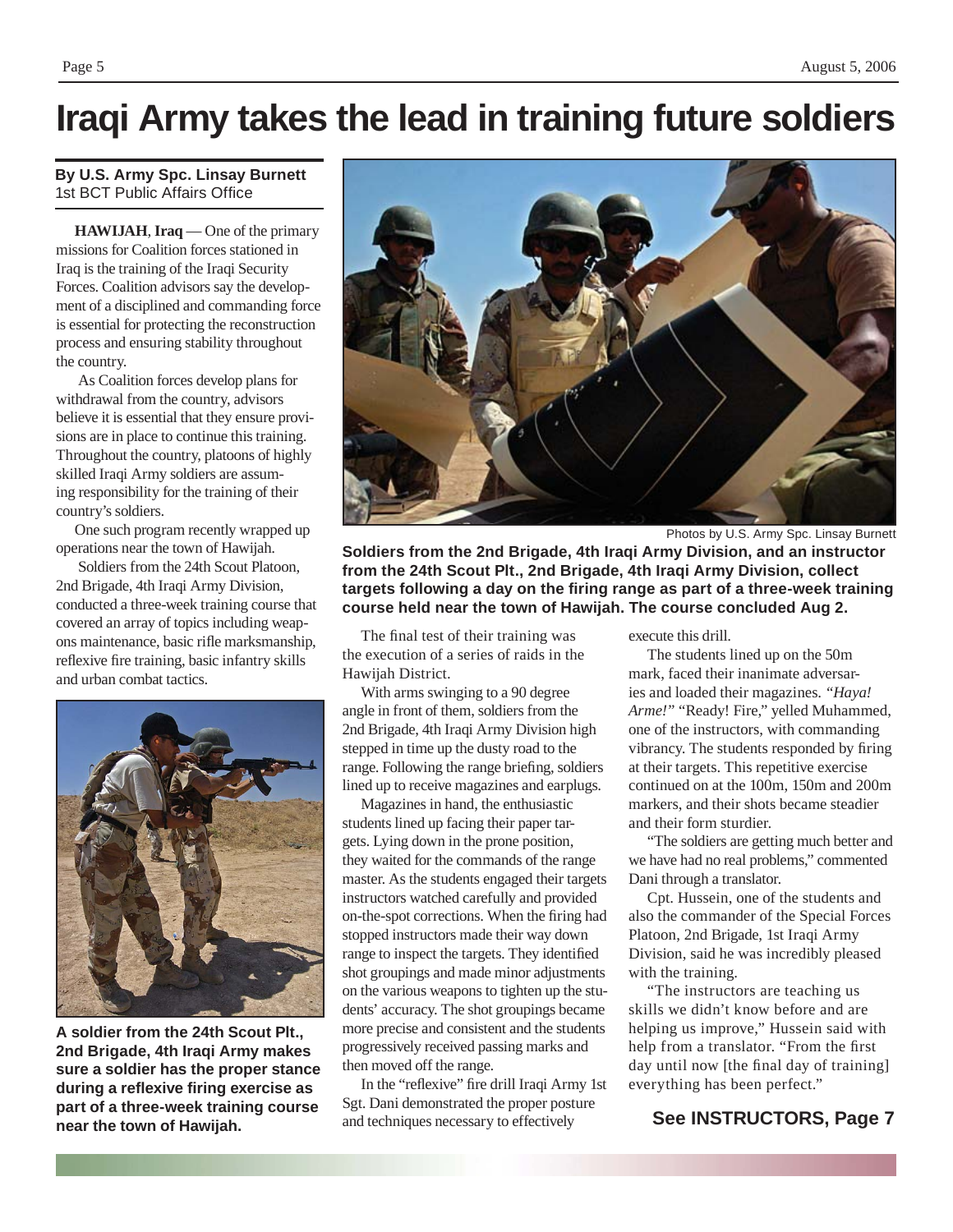### **Iraqi soldier returns home, supports freedom**

#### **By U.S. Army Staff Sgt. Russell Lee Klika** 133rd Mobile Public Affairs Detachment

**TIKRIT, Iraq** — Home is where the heart is, and for one Iraqi military officer, his heart is with the soldiers who are fighting for Iraq's continued freedom.

Lt. Col Ayad Roston, commander, Military Intelligence Company, 4th Iraqi Army Division, was living in the United Kingdom, and waiting for the day he could return to Iraq to help his fellow countrymen continue the fight for freedom and democracy when the opportunity finally presented itself. He returned to Iraq in 2003 to "give Coalition forces a hand." Ayad said he returned to his birthplace because he's "here working for freedom."

Ayad is used to fighting for freedom. In the mid-1980s, he fought alongside the current Iraqi president, Jalal Talabani, against Saddam's forces. After receiving an injury on the battlefield that took him out of the fight, he fled to Turkey in 1988 and then later immigrated to England as a political refugee and became a British citizen. While in England, he continued his education and eventually earned a college degree. He supported himself by working odd jobs, but always looked forward to the day when he could return to his birthplace.

Today, he leads a military intelligence unit in the northern Salah Ah Din Province of Iraq, but is very flexible about his future plans.

"The division commander doesn't want me to leave. He wants me to stay here," said Ayad. "We are military, so we don't know. Today here, tomorrow different places."

Ayad has served in several northern Iraqi cities but the constant travel does not dampen his spirits. With each stop comes a new challenge, helping Coalition forces in each area



Photo by U.S. Army Staff Sgt. Russell Lee Klika

**Lt. Col Ayad Roston, commander, Military Intelligence Company, 4th Iraqi Army Division, talks with Soldiers in an offi ce in Tikrit July 28.**

to free the country of the insurgency.

"Everyday we learn something new from Coalition forces," Ayad said. "I have been working for the last two years with special forces, and I have learned a lot from them, because [they] know how to fight."

A plan is in the works that will send Ayad to the U.S. Army Intelligence Center at Ft. Huachuca, Ariz. He believes the training he will receive there will help him to help Iraq. He also believes Coalition forces are owed a debt of thanks.

"Thanks to [Coalition forces]. You come thousands of miles away, away from your family. Absolutely, all of you guys are heroes," Ayad said.



Photo by U.S. Army Staff Sgt. Jacob N. Bailey

**Iraqi soldiers carry a wounded comrade to a U.S. Army UH-60A Blackhawk helicopter during a medical evacuation mission near Tal Afar, in northern Iraq, July 27.**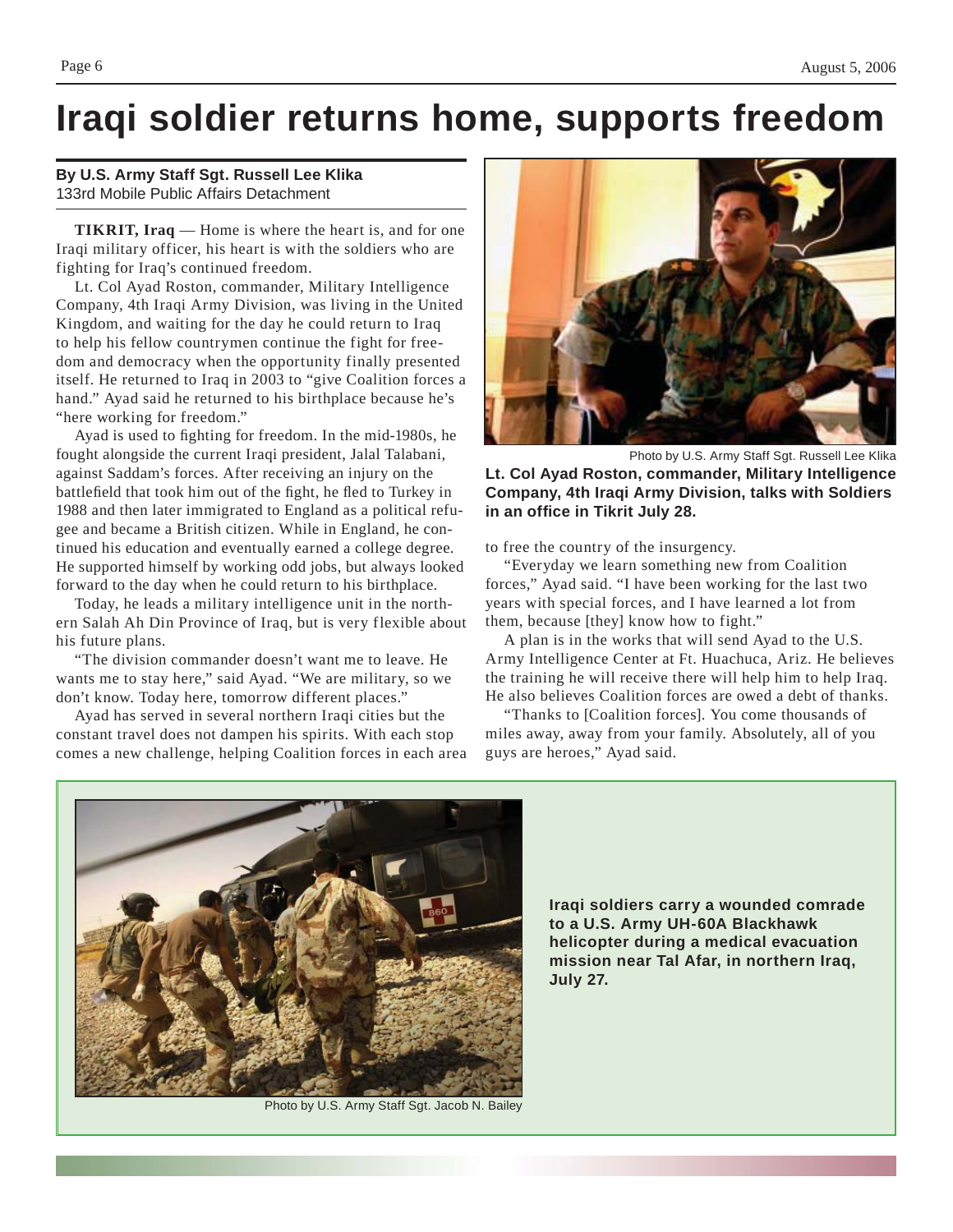

# *Iraqi instructors: paving the way of the future for Iraq*

### **From INSTRUCTORS, Page 5**

The final element of the training was an urban combat skills course. The group moved from the range to an adjacent "shoot house."

The students broke up into groups of nine and formed a line on the outside wall of the shoot house. The first man in the line ran his hand around the outside of the door and moved back into the line where he signaled the number five man. This soldier charged toward the door, kicking it in. He immediately moved to the side to provide external security while the remaining eight soldiers stormed the house, splitting into groups of four going left and right into the respective rooms. They engaged paper targets placed in various locations in the house.

As errors were observed, the instructors halted the training, pointed out the mistakes, and had them start the training again until their execution was perfect.

With this final piece of training complete, the students took their training to the streets of Hawijah.

**suspected insurgents.** 

As they reached the first target house, one vehicle rammed the metal gate separating the house from the street, ripping it from the hinges. The soldiers dismounted and stormed the residence.

Once the house was secured, questions answered, and any potential suspects detained, the soldiers regrouped and exited the house. The mission continued on with several more houses. There were no violent incidents during this operation.

Coalition and Iraqi advisors believe as Iraq slowly matures away from Coalition assistance, this type of training will be cornerstone for developing an Iraq able to govern and protect itself.

As the soldiers prepared to return to their units and share this training to their fellow soldiers, they were eager about the future.

 "We are getting stronger and this three-week course taught by Iraqi instructors shows that we are almost to a point were we can start taking things into our own hands," asserted Hammed.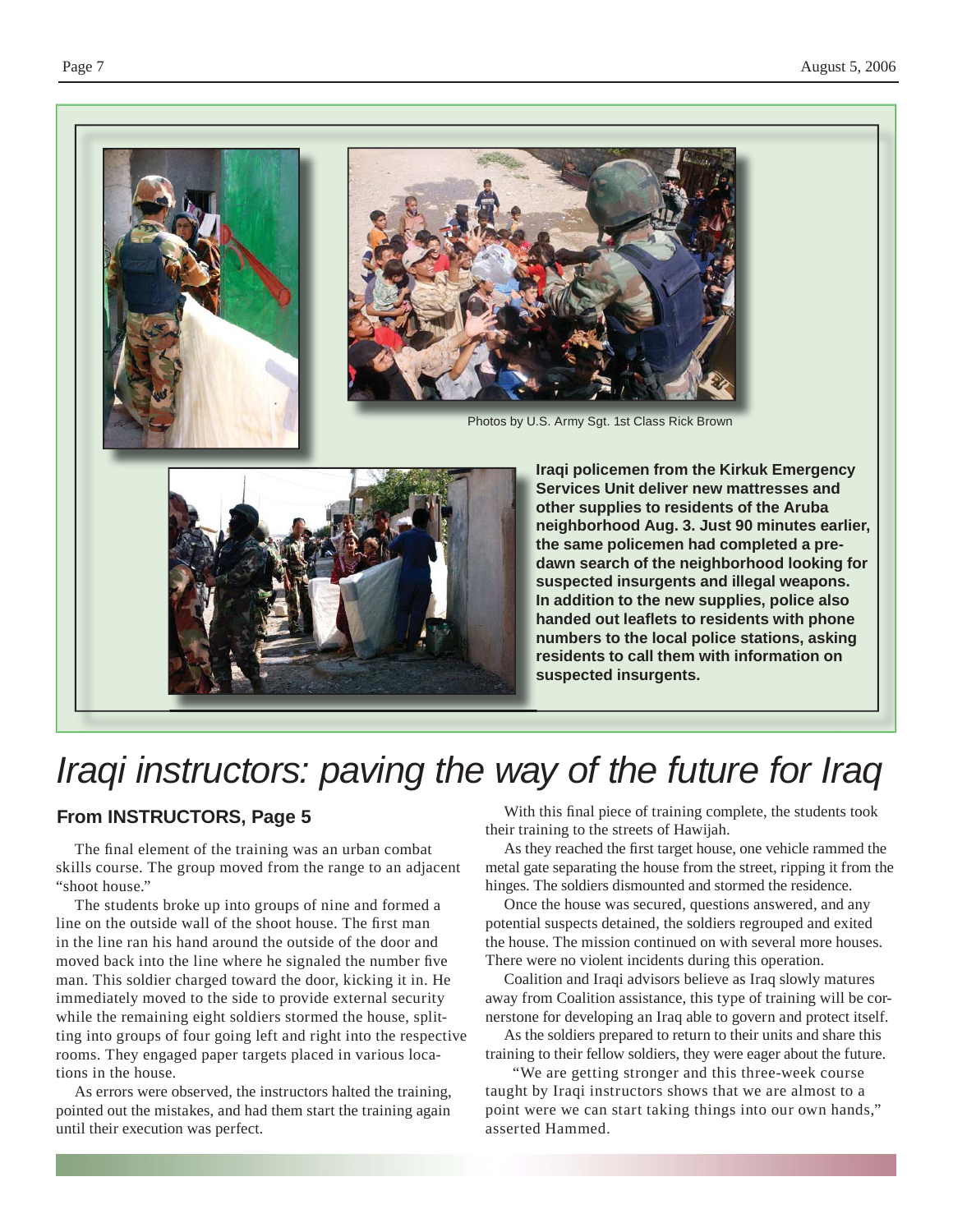### **Iraqi Security Forces /** in brief

### **Iraqi Soldiers find munitions, detain terrorist**

**BAGHDAD** — Iraqi soldiers found a bag of munitions while conducting a patrol in west Baghdad Aug. 3.

Soldiers of 2nd Battalion, 1st Brigade, 6th Iraqi Army Division, found the bag containing five 82 mm mortar rounds. The munitions were turned over to an explosive ordnance disposal team to be destroyed.

In a separate incident Iraqi soldiers arrested four terrorists involved in a drive-by shooting Aug. 3 in northeast Baghdad.

The terrorists were arrested after exchanging small-arms fire with an Iraqi civilian in his home.

One terrorist was seriously wounded.

### **Iraqi Police, Coalition forces capture 8**

**BAGHDAD** — Iraqi National Police and Coalition forces, captured eight suspected terrorists during a joint operation in the Doura neighborhood, near the center of Baghdad, Aug. 2.

The operation focused on locating and detaining suspected terrorists by searching seven houses in the area.

The soldiers detained the suspected terrorists and seized weapons, various bomb-making materials, anti-Iraqi propaganda and two vehicles.

No injuries were reported.

 $-$  *Multi-National Division - Baghdad Public Affairs Office* 

### **Iraqi, Coalition Soldiers seize weapons cache**

**BAGHDAD** — Soldiers of 1st Battalion, 2nd Brigade, 6th Iraqi Army Division, and Coalition Soldiers, siezed a munitions cache during a combined patrol in east Baghdad July 31.

A tip from an Iraqi citizen led the patrol to a location where they discovered 18 60 mm mortar rounds in two separate ammunition boxes. The rounds had fuses installed.

It took the soldiers less than 15 minutes from the time the tip was called in to locate the cache.

The mortars were collected and removed to a secured location. No injuries were reported

*— Multi-National Division – Baghdad Public Affairs Offi ce*

### **Iraqi National Police capture gang members**

**BAGHDAD** — Iraqi policemen from 7th Brigade, 2nd National Police Division, captured two gang members in a surprise raid July 31.

The gang members were suspected in several kidnappings of local citizens in the Al Bayaa district of southwestern Baghdad.

Information from unidentified sources pointed to their location, assisting in the success of the mission.

No injuries were reported.

 $-$  *Multi-National Division - Baghdad Public Affairs Office* 



**An Iraqi police offi cer from the Doura police station in southern Baghdad patrols the Doura market during a combined patrol with Coalition forces July 25.**

Photo by U.S. Army Spc. Jason Dangle